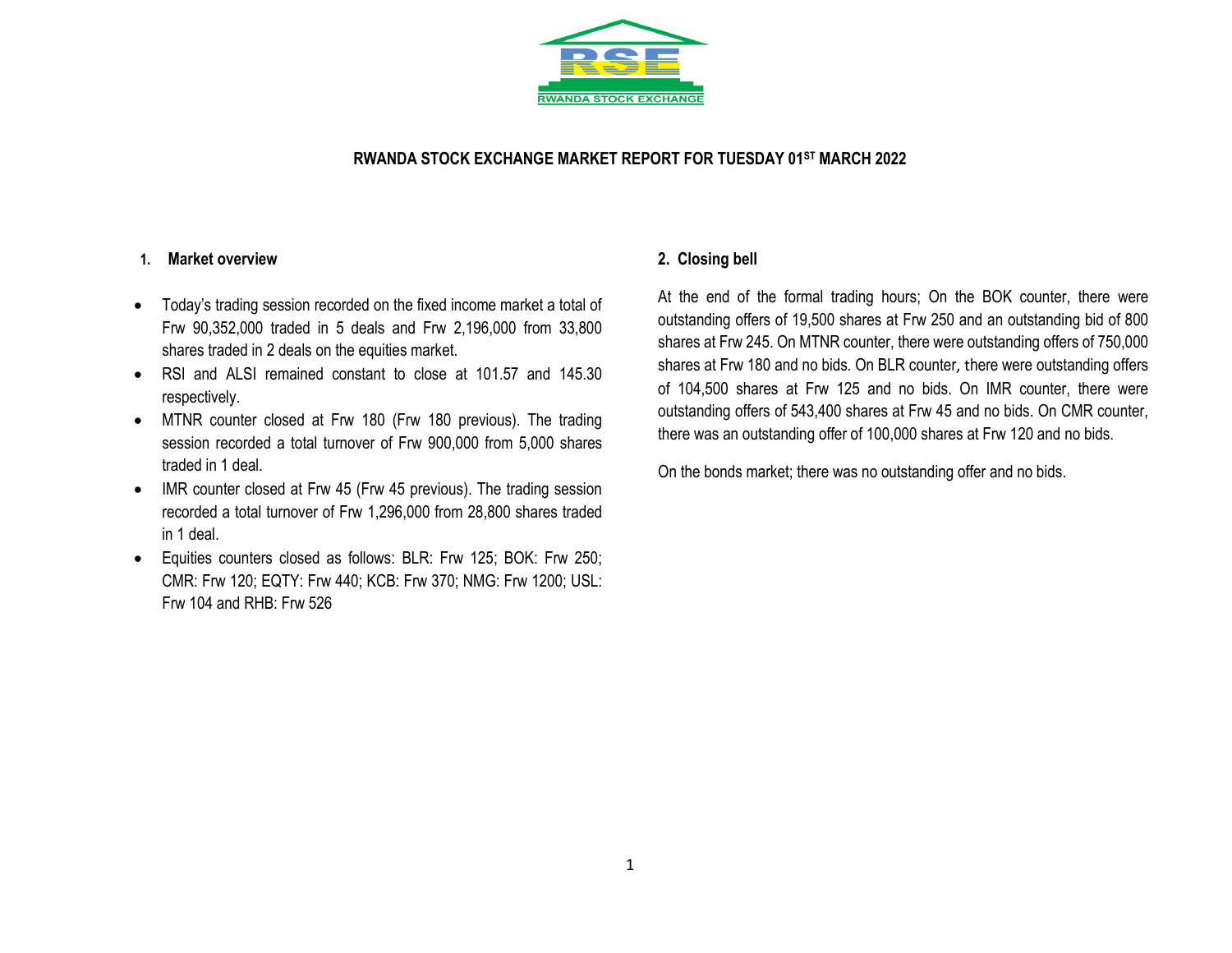## **3. Equities Market on 01/03/2022**

| <b>ISIN-CODE</b>    | <b>Stock</b> |       | Past 12<br>months |             | Today's<br>session | <b>Closing</b> | Prev. | Change  | <b>Volume</b> | <b>Value</b> |
|---------------------|--------------|-------|-------------------|-------------|--------------------|----------------|-------|---------|---------------|--------------|
|                     |              |       | <b>High - Low</b> | <b>High</b> | Low                |                |       |         |               |              |
| RW000A1JCYA5        | <b>BOK</b>   | 250   | 221               | 0.00        | 0.00               | 250            | 250   | 0.00    | 0.00          | 0.00         |
| RW000A1H63N6        | <b>BLR</b>   | 126   | 100               | 0.00        | 0.00               | 125            | 125   | 0.00    | 0.00          | 0.00         |
| KE0000000380        | <b>NMG</b>   | 1,200 | 1,200             | 0.00        | 0.00               | 1,200          | 1,200 | 0.00    | 0.00          | 0.00         |
| KE0000000315        | <b>KCB</b>   | 370   | 370               | 0.00        | 0.00               | 370            | 370   | 0.00    | 0.00          | 0.00         |
| KE0000000489        | <b>USL</b>   | 104   | 104               | 0.00        | 0.00               | 104            | 104   | 0.00    | 0.00          | 0.00         |
| KE0000000554        | <b>EQTY</b>  | 440   | 440               | 0.00        | 0.00               | 440            | 440   | 0.00    | 0.00          | 0.00         |
| <b>RW000A2DN989</b> | <b>IMR</b>   | 46    | 43                | 45          | 45                 | 45             | 45    | $+0.00$ | 28,800        | 1,296,000    |
| ZAE000244737        | <b>RHB</b>   | 526   | 526               | 0.00        | 0.00               | 526            | 526   | 0.00    | 0.00          | 0.00         |
| RW000A2QAPH5        | <b>CMR</b>   | 120   | 120               | 0.00        | 0.00               | 120            | 120   | 0.00    | 0.00          | 0.00         |
| RW000A3CNNB4        | <b>MTNR</b>  | 269   | 175               | 180         | 180                | 180            | 180   | $+0.00$ | 5,000         | 900,000      |

| <b>INDICES</b>         | <b>Previous</b> | <b>Points</b><br>Today<br>Change % |           |         |                                    | Exchange rate against Frw as at 01/03/2022 |            |         |  |  |  |
|------------------------|-----------------|------------------------------------|-----------|---------|------------------------------------|--------------------------------------------|------------|---------|--|--|--|
| <b>RSI</b>             | 101.57          | 101.57                             | $+0.00$   | $+0.00$ | Currency                           | <b>Sell</b>                                | <b>Buy</b> | Averag  |  |  |  |
|                        |                 |                                    |           |         | <b>USD</b>                         | 1,025.70                                   | 1,005.59   | 1,015.6 |  |  |  |
| <b>ALSI</b>            | 145.30          | 145.30                             | $+0.00$   | $+0.00$ | <b>KES</b>                         | 9.00                                       | 8.83       | 8.92    |  |  |  |
| <b>OTHER TRADING</b>   |                 |                                    |           |         | <b>UGS</b>                         | 0.28                                       | 0.28       | 0.28    |  |  |  |
| <b>STAT</b>            |                 |                                    |           |         | <b>BIF</b>                         | 0.51                                       | 0.50       | 0.50    |  |  |  |
|                        |                 |                                    |           |         | <b>TZS</b>                         | 0.44                                       | 0.43       | 0.43    |  |  |  |
| <b>Shares traded</b>   | 9,000           | 33,800                             | 24,800    | 275.55  | ZAR                                | 66.78                                      | 65.47      | 66.12   |  |  |  |
| <b>Equity Turnover</b> | 1,019,500       | 2,196,000                          | 1,176,500 | 115.39  | <b>Market Capitalization (Frw)</b> |                                            |            |         |  |  |  |
| <b>Number of deals</b> | 3.00            | 2.00                               | (1.00)    | (33.33) | 3,704,635,118,616                  |                                            |            |         |  |  |  |

**Market Status**

08h50-08h59 Pre- Open

09h00-12h00 Open

12h00-08h50 Close

**Average** 

1,015.65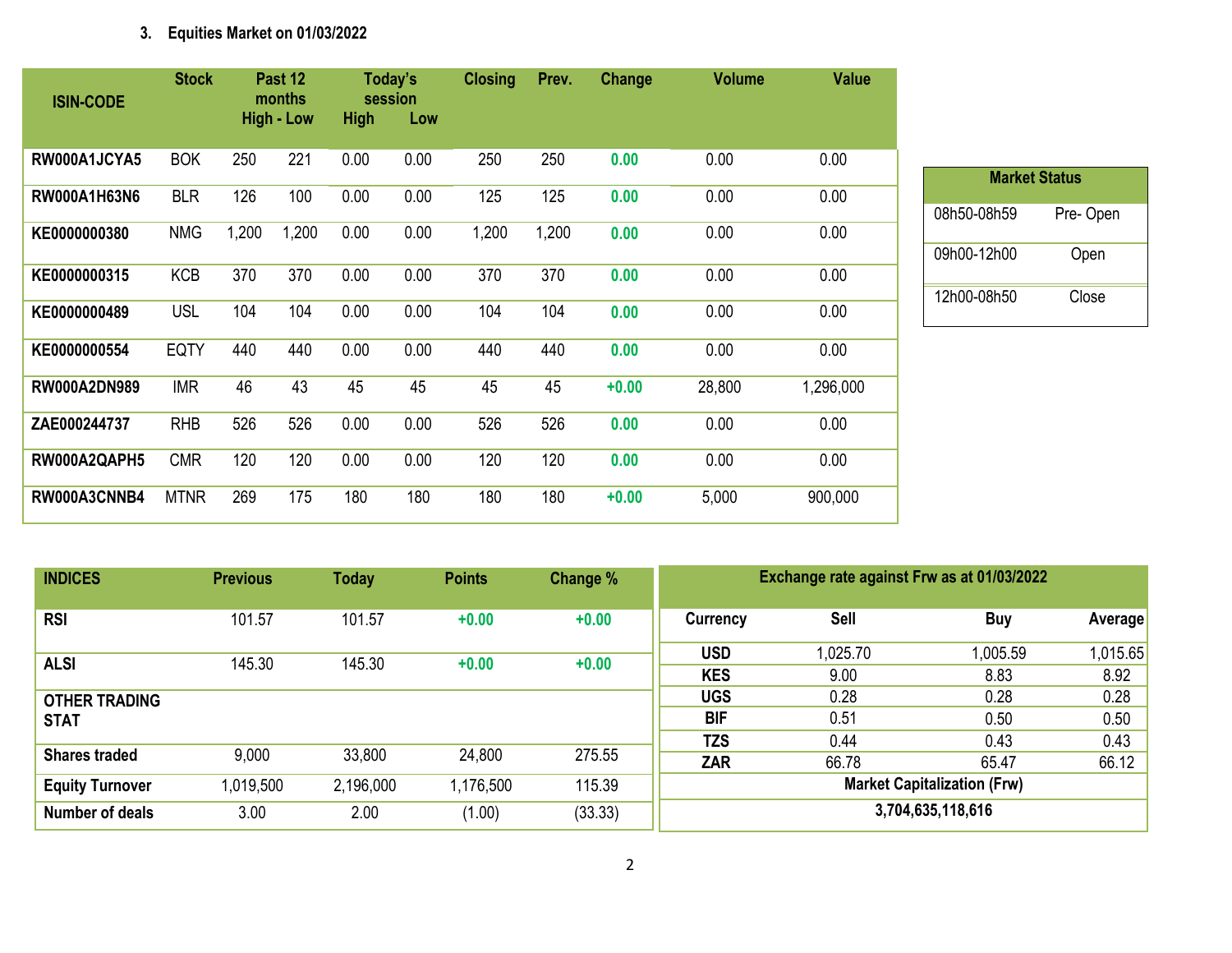**4. INDICES**



### **5. Bond market on 01/03/2022**

### **A. Government bonds**

| <b>ISIN-CODE</b>    | <b>Status</b> | <b>Security</b> | <b>Maturity</b> | <b>Coupon rate</b> | Close.       | Prev.        | <b>Bids</b> | <b>Offers</b> | <b>Bond traded</b> |
|---------------------|---------------|-----------------|-----------------|--------------------|--------------|--------------|-------------|---------------|--------------------|
|                     |               |                 |                 |                    | <b>Price</b> | <b>Price</b> |             |               |                    |
| <b>RW000A1Z2RJ7</b> |               | FXD2/2015/10yrs | 25/05/2025      | 12.925%            | 105          | 105          | 0.00        | 0.00          | 0.00               |
| RW000A182K48        |               | FXD2/2016/15Yrs | 09/05/2031      | 13.5%              | 103.5        | 103.5        | 0.00        | 0.00          | 0.00               |
| <b>RW000A19JG53</b> |               | FXD2/2017/7Yrs  | 17/05/2024      | 12.675%            | 103          | 103          | 0.00        | 0.00          | 0.00               |
| <b>RW000A19NL84</b> |               | FXD3/2017/5Yrs  | 19/08/2022      | 12.200%            | 106          | 106          | 0.00        | 0.00          | 0.00               |
| RW000A19S1Q4        | Re-opened     | FXD4/2017/7Yrs  | 15/11/2024      | 12.40%             | 102.5        | 102.5        | 0.00        | 0.00          | 0.00               |
| RW000A19W8Z4        |               | FXD1/2018/5Yrs  | 17/02/2023      | 11.80%             | 109.2        | 109.2        | 0.00        | 0.00          | 0.00               |
| <b>RW000A19HS6</b>  | Re-opened     | FXD2/2018/10Yrs | 12/05/2028      | 12.50%             | 102.7        | 102.7        | 0.00        | 0.00          | 0.00               |
| RW000A194997        | Re-opened     | FXD3/2018/15Yrs | 05/08/2033      | 12.9%              | 106.21       | 106.21       | 0.00        | 0.00          | 0.00               |
| RW000A2RYEG9        | Re-opened     | FXD1/2019/7Yrs  | 13/02/2026      | 11.850%            | 104          | 104          | 0.00        | 0.00          | 0.00               |
| RW000A2R26W1        | Re-opened     | FXD2/2019/5Yrs  | 17/05/2024      | 11.300%            | 104          | 104          | 0.00        | 0.00          | 0.00               |
| <b>RW000A2R64M3</b> | Re-opened     | FXD3/2019/20Yrs | 29/07/2039      | 13.250%            | 100.4        | 100.2        | 0.00        | 0.00          | 40,000,000         |
| <b>RW000A2SA2Y9</b> | Re-opened     | FXD4/2019/3Yrs  | 18/11/2022      | 10.950%            | 102          | 102          | 0.00        | 0.00          | 0.00               |
| <b>RW000A2SA2Z6</b> | Re-opened     | FXD5/2019/7Yrs  | 13/11/2026      | 11.550%            | 103.2        | 103.9        | 0.00        | 0.00          | 18,000,000         |